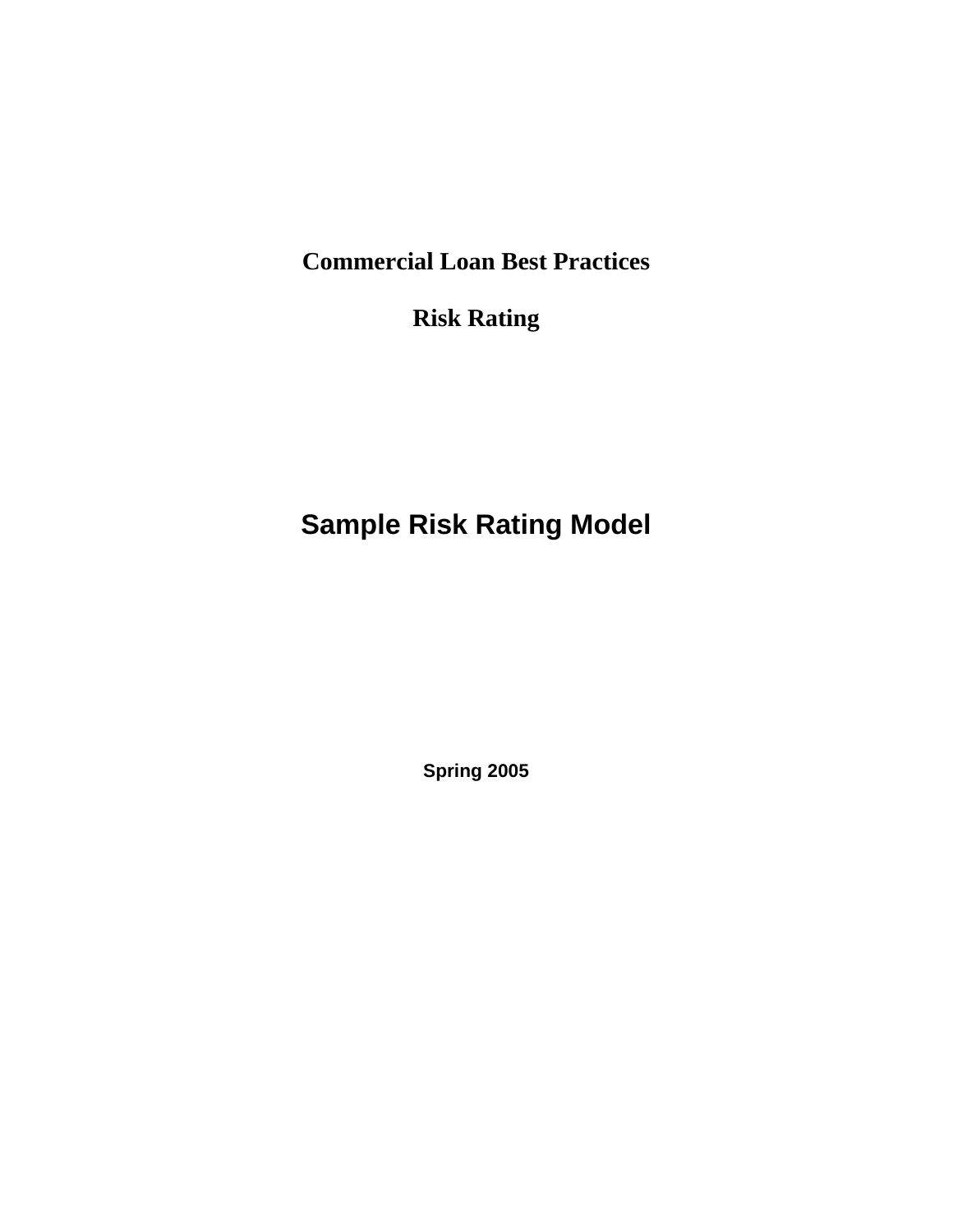## **Sample Risk Rating Model**

#### *Introduction*

Risk rating involves the categorization of individual credit facilities based on credit analysis and local market conditions, into a series of graduating categories based on risk. A primary function of a risk rating model is to assist in the underwriting of new loans. As well, risk ratings assist management in predicting changes in portfolio quality and the subsequent financial impact. Risk rating can lead to earlier response to potential deteriorating trends and a wider choice of corrective action to decrease exposure to unexpected loan losses. Finally, risk ratings are useful for loan pricing and regulating the commercial portfolio exposure to maximum acceptable levels of risk as established in board policy.

Risk ratings should be determined for all loans other than personal and mortgage loans in excess of \$25,000. Risk ratings should be conducted:

- at the time of application for all new or increased loan facilities
- as part of the annual review process
- in situations where new information is considered that may materially affect the credit risk of the loan

The following sample risk rating model has been developed by industry representatives for consideration. The model may be modified as appropriate to meet the specific needs of individual member institutions.

#### *Determination of risk ratings, likely attributes and required course of actions*

The risk rating model uses an Excel spreadsheet. Each loan is evaluated under four risk components: Financial, Security, Management, and Environmental. Scores used for risk ratings are based on an evaluation of the relative strength or weakness of each consideration within the risk component. The maximum individual component score and overall score are outlined below.

| <b>Risk Component</b> | тамс т. квя сопіроненія ана сопятенатопя<br><b>Considerations</b> | Weighting | <b>Maximum</b> |
|-----------------------|-------------------------------------------------------------------|-----------|----------------|
|                       |                                                                   |           | <b>Score</b>   |
| Financial             | Debt Service                                                      | 35%       | 35             |
|                       | Debt to Equity                                                    |           |                |
|                       | <b>Quality of Financial Reporting</b>                             |           |                |
|                       | <b>Working Capital</b>                                            |           |                |
|                       | <b>Financial Trends</b>                                           |           |                |
| Security              | Cash conversion                                                   | 35%       | 35             |
|                       | Quality of evaluation                                             |           |                |
|                       | Asset coverage                                                    |           |                |
| Management            | Skill and tenure                                                  | 15%       | 15             |
|                       | Commitment                                                        |           |                |
|                       | Infrastructure and support                                        |           |                |
|                       | Succession planning                                               |           |                |
|                       | Quality and frequency of information                              |           |                |
| Environmental         | Issues, evaluation and insurance                                  | 15%       | 15             |
|                       | Industry risk                                                     |           |                |
|                       | Competition                                                       |           |                |
| Total                 |                                                                   | 100%      | 100            |

**Table 1: Risk Components and Considerations**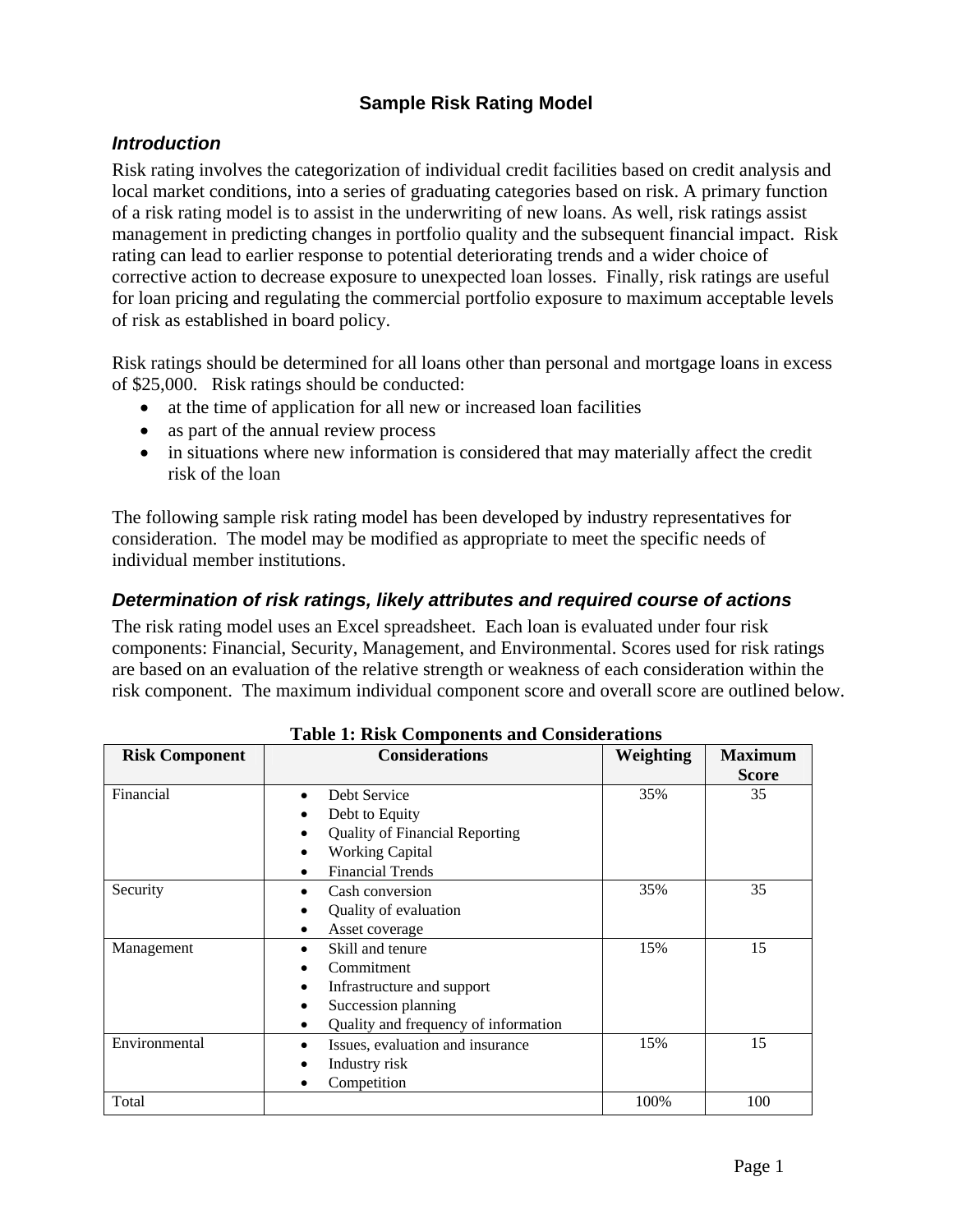Various scores are possible under each of the four risk components. These are based on the relative strength or weakness of both quantitative and qualitative factors. Under each risk component, there are a number of possible scores based on the selection of the most appropriate option. **Please refer to Appendix 1 for additional guidance on completion of the risk rating template.**

The score is automatically determined by the selection made. A selection is made by pointing the cursor over the selection "box".

| FINANCIAL (35% WEIGHTING)                            |                   |                             | SECURITY (35% WEIGHTING)                     |                   |                |
|------------------------------------------------------|-------------------|-----------------------------|----------------------------------------------|-------------------|----------------|
| Components                                           | Y/N               | Score                       | Components                                   | <b>Y/N</b>        | Score          |
|                                                      |                   |                             |                                              |                   |                |
|                                                      |                   |                             |                                              |                   |                |
| <b>DSR 2X or better</b>                              | □                 | $\mathbf 0$                 | Cash out virtually on demand                 | □                 | 0              |
| D:E 1:1 or better                                    | $\Box$            | $\Omega$                    | Evaluation self evident/undoubted            | □                 | $\mathbf 0$    |
| Top quality financial reporting                      | О                 | $\mathbf 0$                 | 100% liquid/<1:2 LTV Fixed Asset Coverage    | □                 | $\Omega$       |
| Working capital ratio > 2:1                          | □                 | $\mathbf 0$                 |                                              |                   |                |
| Financial trends exemplary                           | □<br>otal:        | $\pmb{0}$<br>$\overline{0}$ |                                              |                   | $\overline{0}$ |
|                                                      |                   |                             |                                              | Total:            |                |
|                                                      |                   |                             |                                              |                   |                |
|                                                      |                   |                             |                                              |                   |                |
| <b>DSR between 1.5X and 2X</b>                       | □                 | $\mathbf 0$                 | Cash out within 90 days                      | □                 | 0              |
| D:E between 1:1 and 2:1                              | Π                 | $\mathbf 0$                 | Strong 3rd party evaluation held             | □                 | $\mathbf 0$    |
| Good third party financial info                      | О                 | $\mathbf 0$                 | Partial liquid/1.5->2.0 Fixed Asset Coverage | □                 | $\mathbf 0$    |
| Working capital 1.5 to 2.0                           | □                 | $\mathbf 0$                 |                                              |                   |                |
| Financial trends strongly positive                   | О                 | $\mathbf 0$                 |                                              |                   |                |
|                                                      | Total:            | $\Omega$                    |                                              | Total:            | $\mathbf 0$    |
|                                                      |                   |                             |                                              |                   |                |
|                                                      |                   |                             |                                              |                   |                |
| DSR between 1X and 1.5X                              | □                 | $\mathbf 0$                 | Cash out 180-365 days                        | □                 | 0              |
| D: E > 2:1 < 5:1                                     | □                 | $\mathbf 0$                 | Reliable internal/external eval'n            | □                 | 0              |
| Acceptable financial info                            | О                 | $\mathbf 0$                 | 1.0->1.5 Fixed Asset Coverage*               | □                 | $\mathbf 0$    |
| Working capital 1.0 to 1.5                           | □                 | $\mathbf 0$                 |                                              |                   |                |
| Financial trends steady/positive                     | О<br>⊺otal:       | $\mathbf 0$<br>0            |                                              | Total:            | 0              |
|                                                      |                   |                             |                                              |                   |                |
|                                                      |                   |                             |                                              |                   |                |
|                                                      |                   |                             |                                              |                   |                |
| <b>DSR less than 1X/deteriorating</b>                | □<br>О            | 0                           | Cash out possible < 365 days                 | □<br>О            | 0              |
| $D: E > 5:1$ or deteriorating                        |                   | $\mathbf 0$                 | Dated/marginal evaluation                    | П                 | $\mathbf 0$    |
| Poor quality financial info                          | □<br>□            | $\mathbf 0$                 | .75->1.0 Fixed Asset Coverage*               |                   | 0              |
| W/C < 1.0                                            | П                 | $\mathbf 0$                 |                                              |                   |                |
| Financial trends weakening                           |                   | $\overline{0}$              |                                              |                   |                |
|                                                      | Total:            | $\mathbf 0$                 |                                              | Total:            | 0              |
|                                                      |                   |                             |                                              |                   |                |
|                                                      |                   |                             |                                              |                   |                |
| <b>DSR well below 1X/significantly deteriorating</b> | ☑                 | 1.5                         | Full cash out unlikely <365 days             | □                 | $\mathbf 0$    |
| D:E >5:1 and/or no likely solution                   | □                 | 0                           | Dated/questionnable evaluation               | □                 | $\mathbf 0$    |
| Late financial info                                  | □                 | $\mathbf 0$                 | < .75 Fixed Asset Coverage*                  | □                 | $\mathbf 0$    |
| W/C negative and worsening                           | □                 | $\mathbf 0$                 |                                              |                   |                |
| Financial trends unsatisfactory                      | □                 | $\mathbf 0$                 |                                              |                   |                |
|                                                      | Total:            | 1.5                         |                                              | Total:            | 0              |
|                                                      |                   |                             |                                              |                   |                |
|                                                      |                   |                             |                                              |                   |                |
| <b>DSR</b> minimal or negative                       | □                 | $\mathbf 0$                 | Full cash out very unlikley                  | □                 | 0              |
| D:E >5:1 and/or negative equity                      | $\overline{\Box}$ | $\mathbf 0$                 | Questionnable/no evaluation                  | $\overline{\Box}$ | 0              |
| No financial info                                    | $\overline{\Box}$ | $\mathbf 0$                 | <.50 Fixed Asset Coverage*                   | ◻                 | 0              |
| W/C strongly negative                                | $\overline{\Box}$ | $\mathbf 0$                 |                                              |                   |                |
| Financial trends unacceptable                        | □                 | $\pmb{0}$                   |                                              |                   |                |
|                                                      | Total:            | 0                           |                                              | Total:            | 0              |
|                                                      | Score:            | 1.5                         |                                              | Score:            | $\pmb{0}$      |
|                                                      |                   |                             | Can include assets supporting guarantee      |                   |                |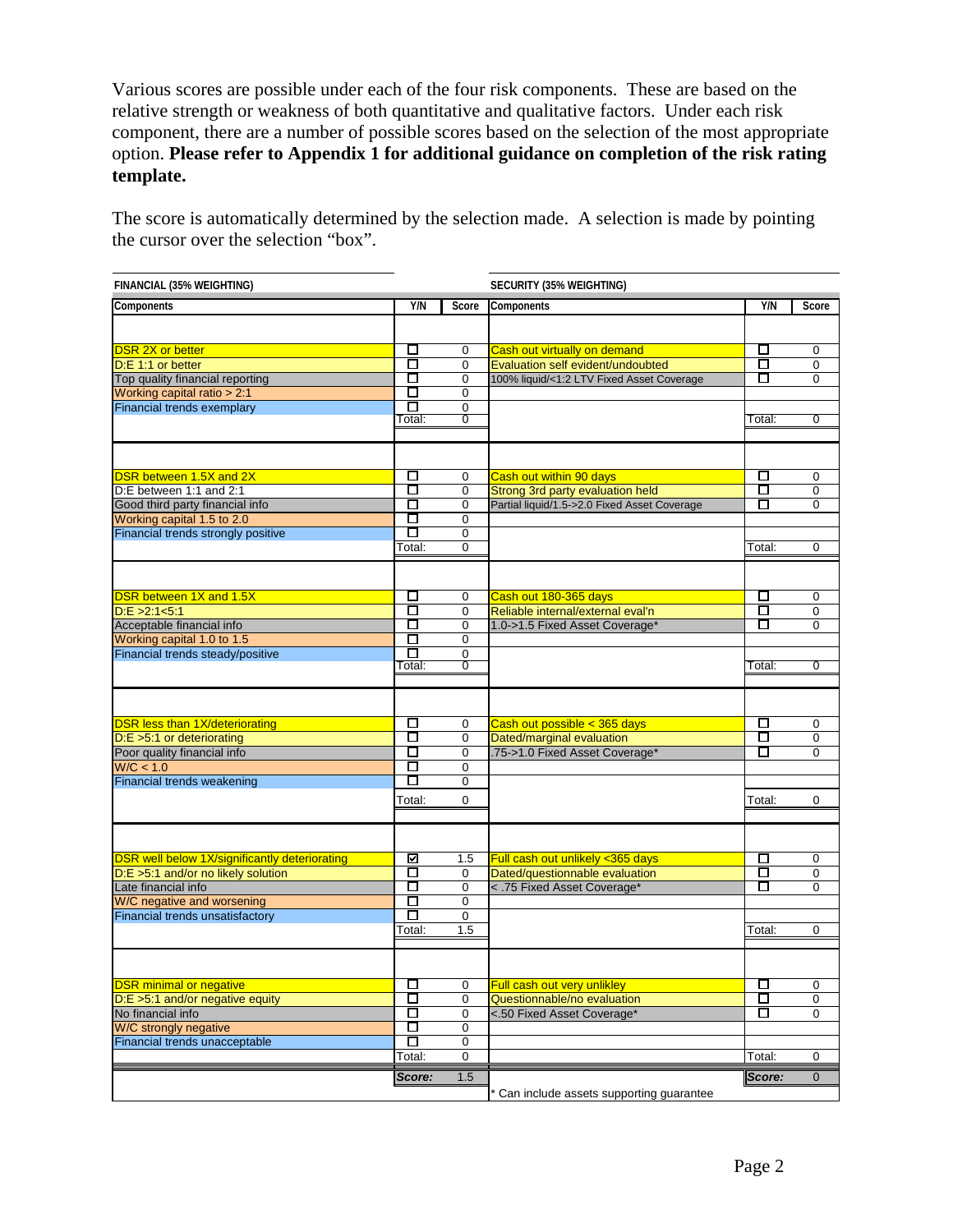Only one selection (or score) for each consideration (these are colour coded for simplicity) is required. For example, under management, there are six possible options or scores for succession planning (orange). These are either:

- formal written succession plan  $(3.50)$
- logical informal succession plan  $(2.25)$
- succession plan contemplated (1.25)
- poor/no succession plan  $(0.5)$
- $\bullet$  no succession plan (0.3)

| <b>MANAGEMENT (15% WEIGHTING)</b>                                                                                                                                                                      | ENVIRONMENTAL (15% WEIGHTING)   |                            |                                                                                                                                                                |                            |                                                |
|--------------------------------------------------------------------------------------------------------------------------------------------------------------------------------------------------------|---------------------------------|----------------------------|----------------------------------------------------------------------------------------------------------------------------------------------------------------|----------------------------|------------------------------------------------|
| Components                                                                                                                                                                                             | Y/N                             | Score                      | Components                                                                                                                                                     | Y/N                        | Score                                          |
| Very high skill level/long tenure<br>High/evident commitment                                                                                                                                           | □<br>□                          | 0<br>0                     | No issues-insurance held<br><b>Evaluation unnecessary or full</b><br>external certification                                                                    | □                          | $\mathbf 0$                                    |
| Exceptional infrastructure/support<br>Formal written succession plan<br>High quality current/planning<br>information provided frequently                                                               | □<br>□<br>П<br>otal:            | 0<br>0<br>0<br>0           | Low risk Industry<br>Virtually no competitors                                                                                                                  | □<br>$\Box$<br>Total:      | 0<br>$\mathbf 0$<br>$\overline{0}$             |
| Above average skills/medium tenure<br><b>Strong commitment</b><br>Strong infrastructure/support<br>Logical, informal succession plan                                                                   | □<br>□<br>□<br>□                | 0<br>0<br>0<br>0           | Possible issues-insurance held<br><b>Evaluation unnecessary or full</b><br>external certification<br>Low to moderate risk Industry<br>Minimal viable competion | □<br>□<br>Π                | $\mathbf 0$<br>$\mathbf 0$<br>$\Omega$         |
| Good quality current information<br>provided regularly; annual budget                                                                                                                                  | □<br>Total:                     | 0<br>0                     |                                                                                                                                                                | Total:                     | 0                                              |
| <b>Average skills/short tenure</b><br><b>Good commitment</b><br>Appropriate infrastructure/support<br>Succession plan contemplated<br>Appropriate quality current info<br>provided annually; no budget | □<br>□<br>□<br>□<br>□<br>Total: | 0<br>0<br>0<br>0<br>0<br>0 | No issues- insurance may be held<br>Appropriate internal/external<br>evaluation done<br>Moderate risk Industry<br>No major competitive threats                 | □<br>□<br>П<br>Total:      | $\mathbf 0$<br>0<br>$\Omega$<br>$\overline{0}$ |
| Marginal/deteriorating skills<br>Average/reducing commitment<br>Weak infrastructure/support<br>Poor or weak succession plan<br>Basic information provided only,<br>often late/incomplete               | □<br>□<br>□<br>□<br>□<br>Total: | 0<br>0<br>0<br>0<br>0<br>0 | Possible issues-no insurance held<br>No or insufficient evaluation<br>Moderate to high risk Industry<br>Strong/ emerging competition                           | □<br>□<br>□<br>Total:      | $\mathbf 0$<br>0<br>$\mathbf 0$<br>0           |
| Low skills/neglect<br>Questionnable/weak commitment<br>Poor/inadequate infrastructure/support<br>Inadequate succession plan<br>Poor quality or no information provided                                 | □<br>□<br>□<br>□<br>О<br>Total: | 0<br>0<br>0<br>0<br>0<br>0 | Possible issues - no insurance available<br>No or insufficient evaluation held<br><b>Higher risk Industry</b><br><b>Superior competitors</b>                   | □<br>□<br>□<br>Total:      | $\mathbf 0$<br>0<br>$\mathbf 0$<br>$\mathbf 0$ |
| Inadequate skills/abandonment<br>No commitment evident<br>No infrastructure/support<br>No succession plan in place/contemplated<br>Information not available or very unreliable                        | □<br>□<br>О<br>Ω<br>□<br>Total: | 0<br>0<br>0<br>0<br>0<br>0 | Probable issues - no insurance available<br>No or insufficient evaluation held<br><b>Extremely high risk Industry</b><br>Significant competitive disadvantage  | □<br>$\Box$<br>□<br>Total: | $\mathbf 0$<br>$\pmb{0}$<br>0<br>0             |
|                                                                                                                                                                                                        | Score:                          | $\mathbf 0$                |                                                                                                                                                                | Score:                     | $\mathbf 0$                                    |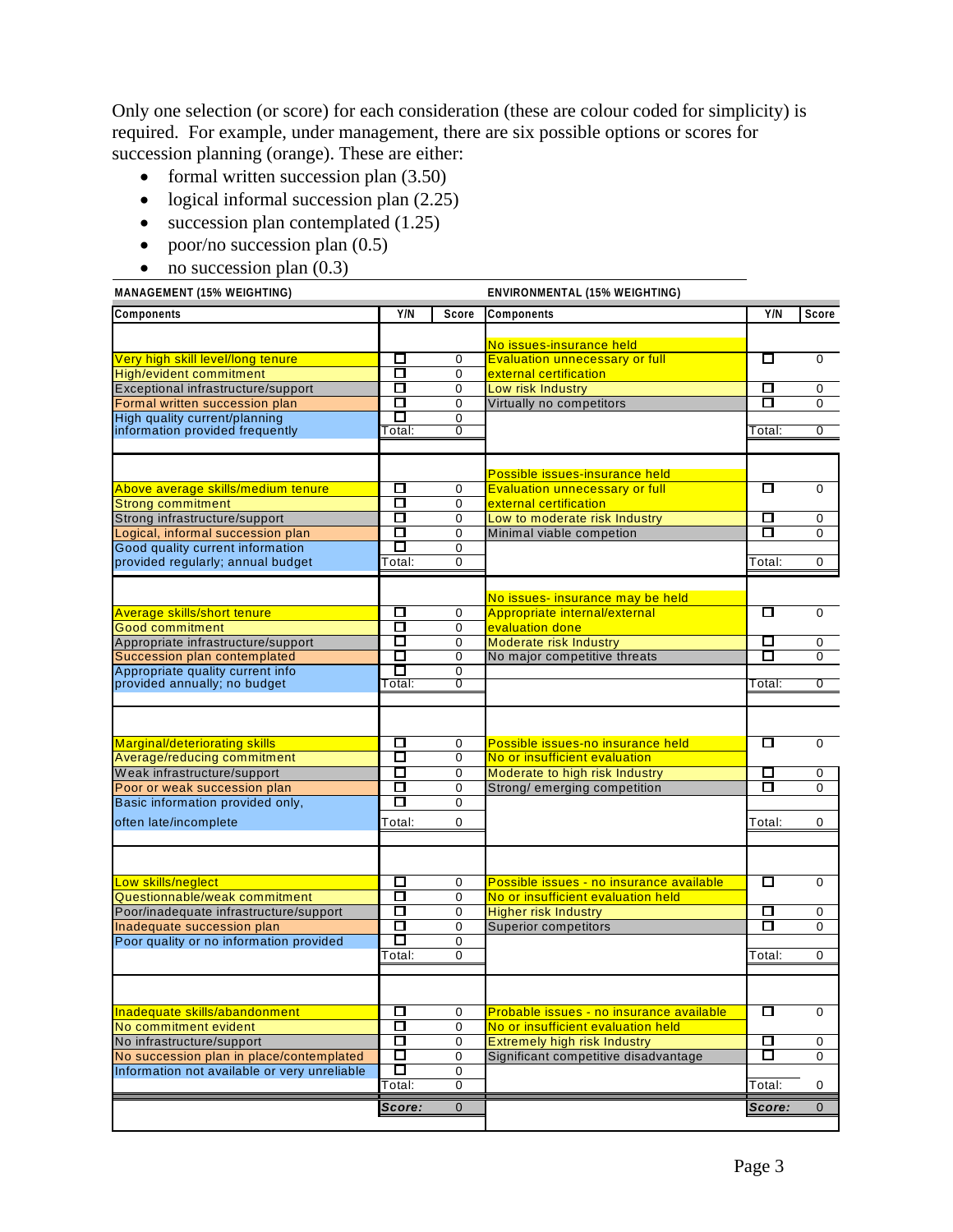#### Overall Score and Risk Rating

After completion of the evaluation process, an overall score and risk rating is automatically determined. For example, an overall score between 62 and 81 provides a low risk rating while a score between 27 and 42 results in a cautionary risk rating.

| RISK RATING RANGES                                                                                                         |                  |  |  |  |  |  |  |
|----------------------------------------------------------------------------------------------------------------------------|------------------|--|--|--|--|--|--|
|                                                                                                                            |                  |  |  |  |  |  |  |
| 1.<br>$82 - 100$                                                                                                           | Undoubted        |  |  |  |  |  |  |
| $2$ .<br>$62 - 81$                                                                                                         | L o w            |  |  |  |  |  |  |
| $3$ .<br>$43 - 61$                                                                                                         | M oderate        |  |  |  |  |  |  |
| $4$ .<br>$27 - 42$                                                                                                         | C a u tio n a ry |  |  |  |  |  |  |
| $5$ .<br>$14 - 26$                                                                                                         | Unsatisfactory   |  |  |  |  |  |  |
| 6.<br>Under 14                                                                                                             | Unnacceptable    |  |  |  |  |  |  |
|                                                                                                                            |                  |  |  |  |  |  |  |
| RULES                                                                                                                      |                  |  |  |  |  |  |  |
|                                                                                                                            |                  |  |  |  |  |  |  |
| Default to Cautionary Rating for any category where<br>inform ation cannot be entered                                      |                  |  |  |  |  |  |  |
| Management discretion is allowed up to a maximum of 5<br>points higher with no limit on how many points may be<br>deducted |                  |  |  |  |  |  |  |
| Comments                                                                                                                   |                  |  |  |  |  |  |  |
|                                                                                                                            |                  |  |  |  |  |  |  |
|                                                                                                                            |                  |  |  |  |  |  |  |
|                                                                                                                            |                  |  |  |  |  |  |  |
|                                                                                                                            |                  |  |  |  |  |  |  |
|                                                                                                                            |                  |  |  |  |  |  |  |
| $R$ ating:                                                                                                                 |                  |  |  |  |  |  |  |
|                                                                                                                            |                  |  |  |  |  |  |  |
| Financial:                                                                                                                 | 30.5             |  |  |  |  |  |  |
| Security:                                                                                                                  | 26               |  |  |  |  |  |  |
| Management:                                                                                                                | 1 <sub>0</sub>   |  |  |  |  |  |  |
| Environment:                                                                                                               | $1 \t1$          |  |  |  |  |  |  |
| A d justment                                                                                                               |                  |  |  |  |  |  |  |
| Total Score:                                                                                                               | 77.5             |  |  |  |  |  |  |
|                                                                                                                            | L o w            |  |  |  |  |  |  |
|                                                                                                                            |                  |  |  |  |  |  |  |

The model allows for an "adjustment" which can be made if necessary. The final risk rating should correspond to the likely attributes of one of six possible risk ratings as outlined in Table 2 below.

Once the risk rating is completed, a "hard copy" should be obtained and retained in the loan file. Previous versions should be retained as appropriate. Trend information should be recorded in the "comments" section as necessary.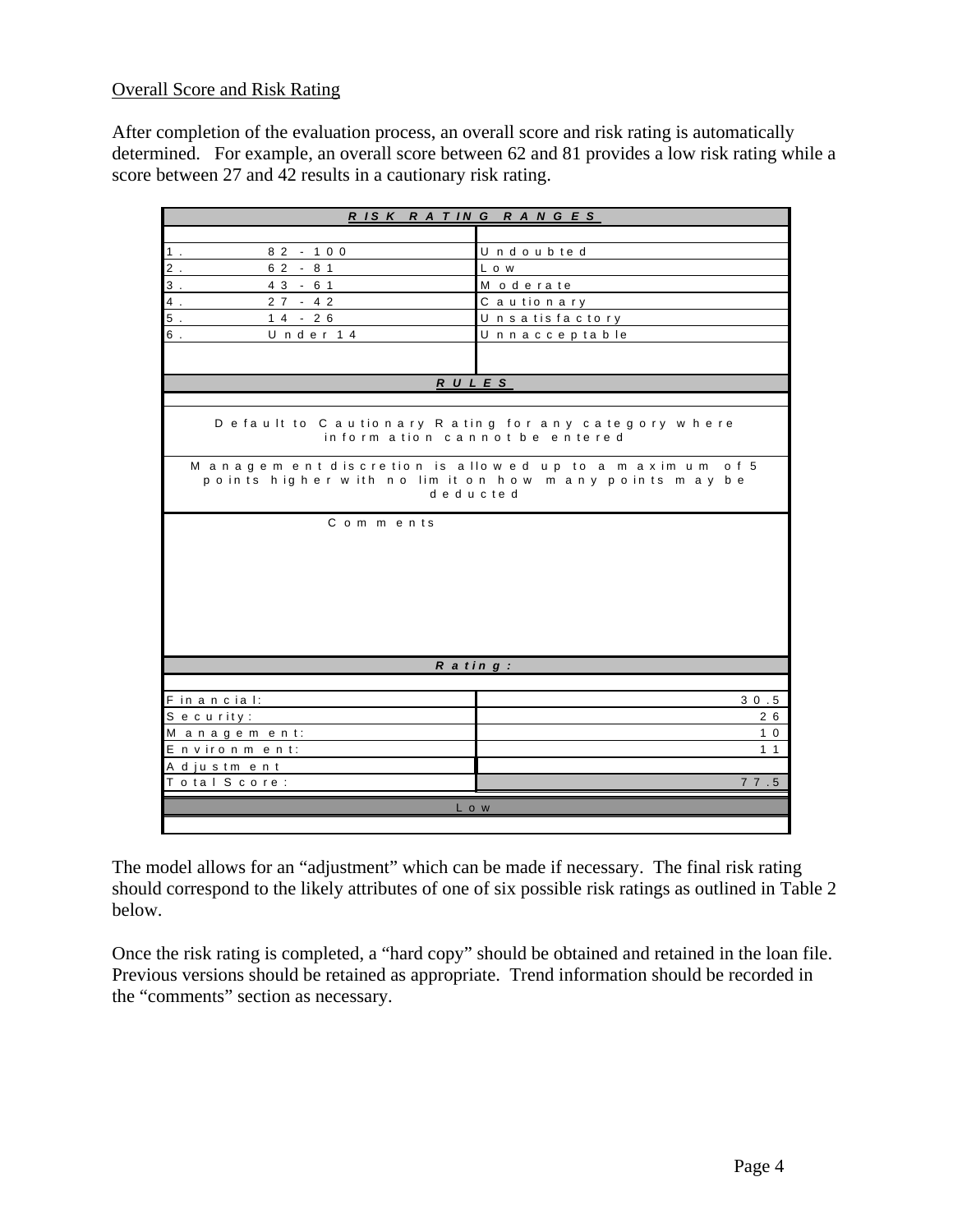#### Risk Ratings and Likely Attributes.

There are six risk possible risk ratings. The risk rating for any particular loan facility is determined from the overall score obtained from the risk evaluation process as outlined below.

| <b>Risk Rating</b> |                | <b>Attributes</b>                                | <b>Score</b> |
|--------------------|----------------|--------------------------------------------------|--------------|
| 1                  | Undoubted      | Virtually no risk<br>$\bullet$                   | 82-100       |
|                    |                | Government borrower                              |              |
|                    |                | Full cash security<br>$\bullet$                  |              |
|                    |                | Strongly capitalized                             |              |
|                    |                | Outstanding management                           |              |
| $\overline{2}$     | Low Risk       | Minimal risk of any loss<br>$\bullet$            | 62-81        |
|                    |                | Strong security position/capitalization          |              |
|                    |                | Excellent financial history/trends               |              |
|                    |                | Strong management                                |              |
|                    |                | Stable/strong industry                           |              |
| 3                  | Moderate Risk  | Good security margin/LTV<br>$\bullet$            | $43 - 61$    |
|                    |                | Demonstrable debt service capacity               |              |
|                    |                | Sound management                                 |              |
|                    |                | Steady financial trends                          |              |
|                    |                | Moderate capital level<br>$\bullet$              |              |
| $\overline{4}$     | Cautionary     | Deteriorating/lack of financials<br>$\bullet$    | 27-42        |
|                    |                | Covenant breaches                                |              |
|                    |                | Potential security shortfalls<br>$\bullet$       |              |
|                    |                | Potential debt service shortfalls                |              |
|                    |                | Significant adverse developments<br>٠            |              |
| 5                  | Unsatisfactory | Need for immediate action indicated<br>$\bullet$ | 14-26        |
|                    |                | Security shortfall/capital crisis                |              |
|                    |                | <b>Cessation of operations</b>                   |              |
|                    |                | Adverse management change                        |              |
|                    |                | Interest/principle arrears<br>$\bullet$          |              |
| 6                  | Unacceptable   | Receivership or bankruptcy<br>$\bullet$          | Under 14     |
|                    |                | Definite loss evident                            |              |
|                    |                | Disappearing assets/security                     |              |
|                    |                | Fraud                                            |              |

#### **Table 2: Risk Ratings and Attributes**

#### **Risk Rating 1: Undoubted**

It is likely that very few accounts would fall within this category as it is generally reserved for loans granted to government or quasi-government agencies. In the event a loan is secured by cash it would only be included as a risk rating 1 if the account also met or exceeded the capitalization, management and debt service components.

#### **Risk Rating 2: Low Risk**

For an account to be rated low risk would require excellent security coverage as well as above average cash flow and capitalization.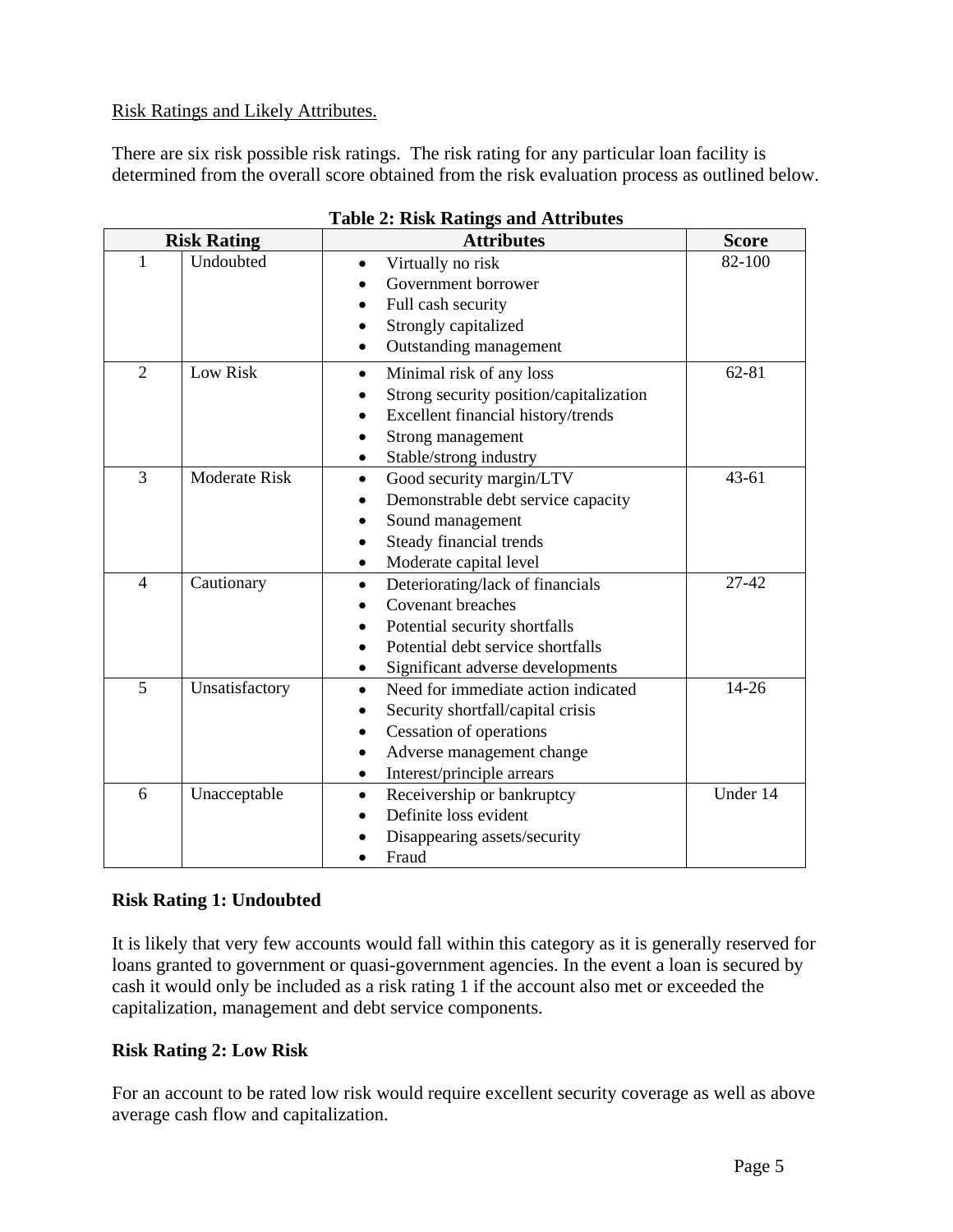#### **Risk Rating 3: Moderate**

This category represents normal business risk and would be where most of the loans would be rated.

#### **IMPORTANT: No loan should be approved with an initial risk rating lower than 3.**

#### **Risk Rating 4: Cautionary**

Accounts in this category are considered higher risk and deemed to be Watch List accounts. These accounts would be subject to review on a more frequent basis (at least semi-annually) and included in the regularly scheduled Watch List report provided to senior management and/or the Board. Corrective action needs to be taken to restore to a more acceptable risk profile. Accounts in this category generally attract a risk premium price on loan facilities as well as monitoring fees.

#### **Risk Category 5: Unsatisfactory**

Accounts in this category should be reported immediately to the Manager Credit and placed on the formal impaired listing as they must be closely monitored. It is acknowledged these accounts have a distinct possibility of moving to an "unacceptable" rating with likely write-off status in near future. Any accrued interest on these accounts will be noted on loan files but excluded from interest income. A formal action plan should be developed within 7 days of identification.

#### **Risk Rating 6: Unacceptable**

Accounts in this category would be reported immediately to the Manager Credit and placed on the formal Impaired Loan listing. A thorough review of the security and value on a forced sale or wind down basis should be made with an appropriate loan loss provision determined based on the security review.

#### **Special Mention Accounts**

There may be instances where it is deemed appropriate to have an account monitored more closely although it does not fall within a Watch List or worse category. In these cases the account could be classified as a "Special Mention" account. The risk rating model should be modified to identify these as appropriate (e.g. comment or special score etc.)

Such accounts would be subject to a report being provided at least semi-annually. These accounts may be made a "Special Mention" for reasons such as change of management, new competitor on the scene, increased leverage based on an expansion or entry into new product lines, etc. The classification of an account as a "Special Mention" is not to be construed as being a derogatory development but more for a monitoring tool. For recording purposes the score on the model is not to be amended but instead a notation should be made in the box below the rating score the account is to be designated a special mention account.

Lending personnel would normally retain their full lending authorities to accounts in this category.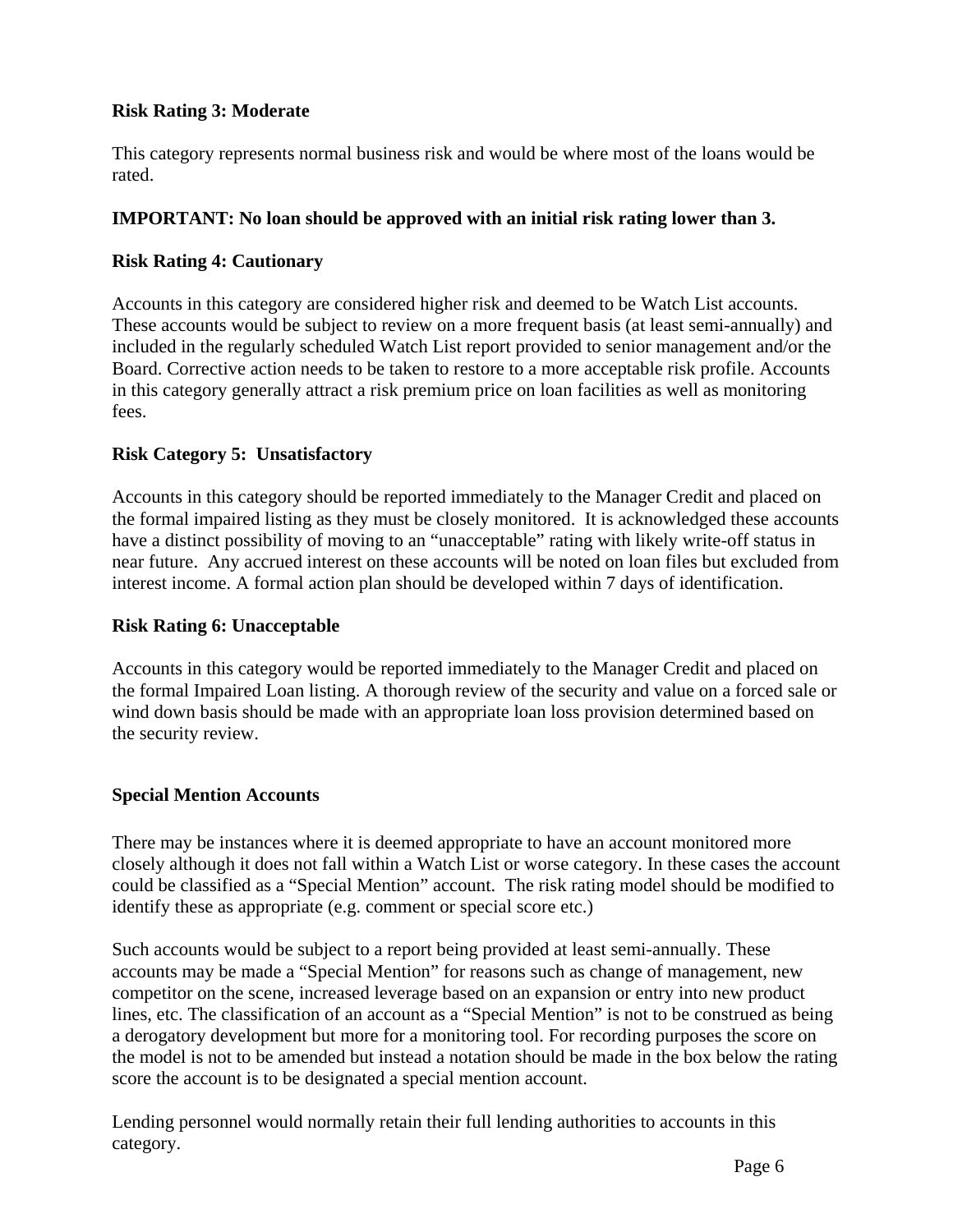## *Completion of the Risk Rating Scoring Model*

The following additional guidance is provided for completion of the risk rating model. Institutions may modify these as necessary or develop other guidelines to meet their own specific needs.

#### **Overview**

There are also 4 distinct sections that assist in evaluating the various components of the risk rating model being Financial; Security; Management and Environmental and we comment on each component separately as follows:

## **Financial**

This section consists of 5 considerations based on the type of information provided and, the actual financial results. Only one option under each consideration is to be chosen (for ease of reference each component is colour coded).

| <b>Considerations</b>      | <b>Options</b> |                               |                       |                            |                                                    |                                  |  |
|----------------------------|----------------|-------------------------------|-----------------------|----------------------------|----------------------------------------------------|----------------------------------|--|
| <b>Debt Service</b>        | $\equiv >2X$   | $1.5X$ to<br>2X               | $1X$ to $1.5X$        | $< 1X$ or<br>deteriorating | Well below 1X<br>or significantly<br>deteriorating | <b>Minimal</b> or<br>negative    |  |
| Debt to Equity             | $=< 1:1$       | >1:1<2:1                      | >2:1<5:1              | $>5.1$ or<br>deteriorating | $>5:1$ and<br>no likely<br>solution                | $>5:1$ and<br>negative<br>equity |  |
| <b>Financial Reporting</b> | Top<br>Ouality | Good $3^{\text{rd}}$<br>party | Acceptable            | Poor quality               | Late<br>information                                | No<br>information                |  |
| <b>Working Capital</b>     | >2:1           | $1.5:1$ to<br>2:1             | 1:1 to $1.5:1$        | <1:1                       | Negative or<br>worsening                           | <b>Strongly</b><br>negative      |  |
| <b>Financial Trends</b>    | Exemplary      | Strongly<br>positive          | Steady or<br>positive | Weakening                  | Unsatisfactory                                     | Unacceptable                     |  |
| Equivalent<br><b>Score</b> | 7              | 5                             | 3.5                   | 2.4                        | $1.5\,$                                            | 0.6                              |  |

For most Commercial borrowers the components will be based on the most recent year end financial statements. In the case of agricultural borrowers it may be in order to use a maximum 3 year average on the financial data that is based on income statement related items such as debt servicing ratio as they are subject to wide variances in their results due to circumstances beyond their control (weather, commodity prices). If an average is used it should be based on a maximum 3 year rolling basis. The current balance sheet and not averages is to be used for capitalization and leverage ratios. Although it is preferred that  $3<sup>rd</sup>$  party prepared information that provides book values is obtained, it is recognized this is not always available and it is difficult to determine the book value of assets. Accordingly it may be in order to use current market values for balance sheet items if required.

It is recognized the ratios shown are not representative of all businesses and in certain cases an adjustment to the risk rating model may be required. Should the account manager consider an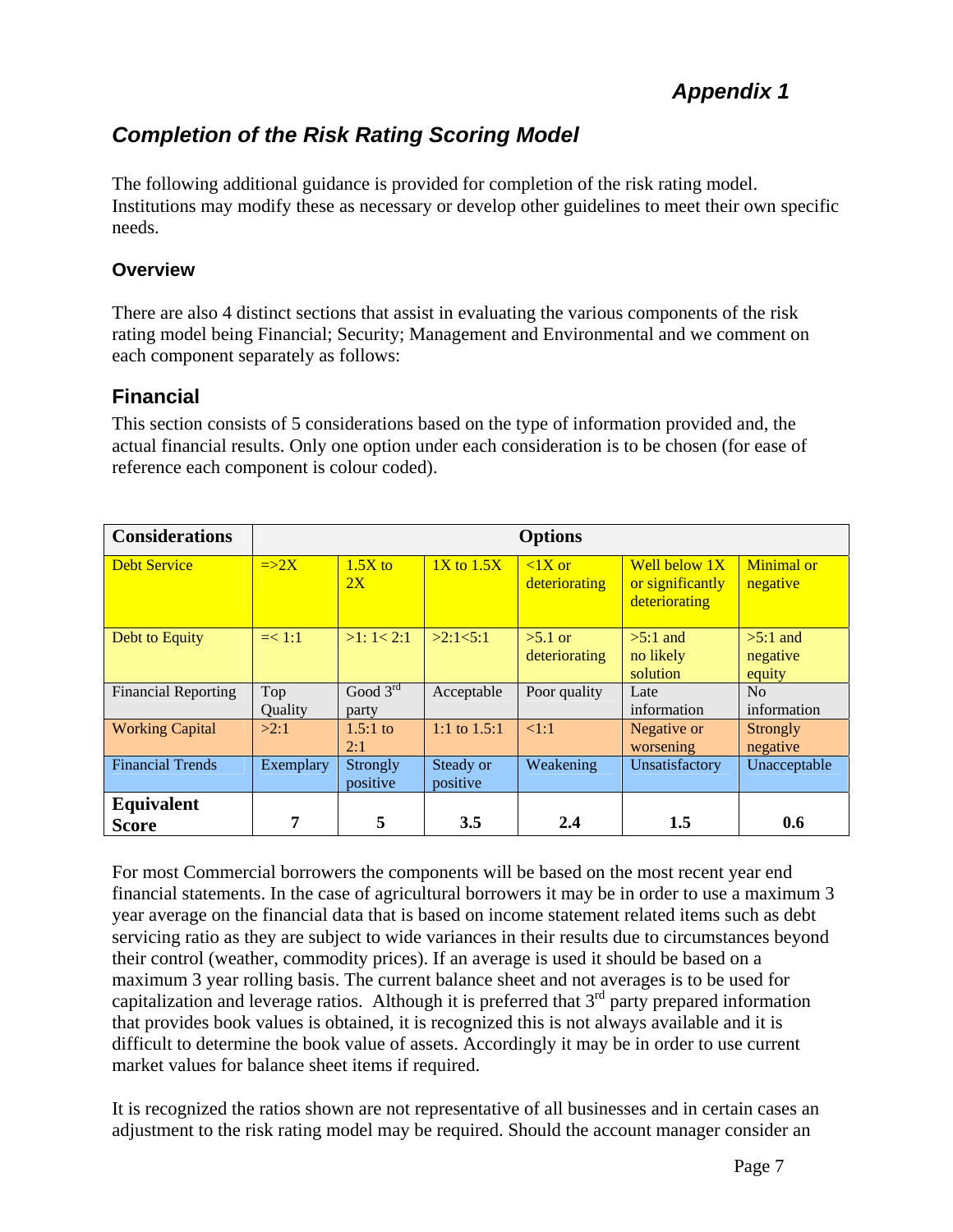adjustment should be made they may refer the file to an appropriate approval level for an exception. For example, car dealerships historically have much higher debt to equity ratios than most businesses and a ratio of say 3:1 would be excellent. It is noted that a number of the categories are generic in their wording such as "acceptable financial information". This is intentional in that there are cases, dependent on security, course of loans, manner of evaluation of assets, etc. where an income tax return may be appropriate for the level of advances being provided. Accordingly this component is not based on the ranking of the type of preferred financial reporting such as Audited or Reviewed; instead it is based on the appropriateness of the information received to properly analyze the credit union's position. For the most part an income tax return and an updated personal statement of affairs as at the same date would be appropriate for most agricultural borrowers and they would be ranked on the scale as "acceptable financial information". "Top quality" and "good  $3<sup>rd</sup>$  party financial info" would be restricted to accountant prepared Review Engagement statements but not Notice to Reader. In the case of a start up business where no financial information is at hand it may be appropriate to use the projected income statement on the proviso the use of such information can be validated.

## **Security**

This section consists of 3 considerations dependent on the type and liquidity and manner of valuation held.

| <b>Considerations</b>                  | <b>Options</b>                         |                                           |                                     |                                |                                                         |                                |  |
|----------------------------------------|----------------------------------------|-------------------------------------------|-------------------------------------|--------------------------------|---------------------------------------------------------|--------------------------------|--|
| <b>Cash Conversion</b>                 | <b>Virtually</b><br>$\alpha$<br>demand | Within<br>90 days                         | Within<br><u>180-365</u><br>days    | <b>Possible</b><br>$<365$ days | <b>Full cashout</b><br>unlikely<br>$\frac{1}{365}$ days | Full cash out<br>very unlikely |  |
| <b>Quality of</b><br><b>Evaluation</b> | Self-<br>evident or<br>undoubted       | <b>Strong</b><br>$3rd$ party<br>held      | Reliable<br>internal or<br>external | Dated or<br>marginal           | Dated or<br>questionable                                | Questionable<br>or none        |  |
| <b>Asset Coverage</b>                  | 100%<br>liquid or<br>$\Rightarrow$ 2X  | Partial<br>liquid<br>or $1.5X$<br>to $2X$ | $1.0X$ to<br>1.5X                   | $0.75X$ to $1X$                | < 0.75 X                                                | < 0.5X                         |  |
| (LTV)                                  | $>50\%$                                | $50\%$ to<br>75%                          | 75% to<br>100%                      | $100\%$ to<br>133%             | 133% to<br>150%                                         | $>150\%$                       |  |
| <b>Equivalent</b>                      |                                        |                                           |                                     |                                |                                                         |                                |  |
| Score                                  | 11/12                                  | 8/8.5                                     | 6                                   | 4/4.5                          | 2                                                       | 1                              |  |

Only one item per component is to be chosen (for ease of reference each component is colour coded).

The cash out period is an indication of how long would it take to realize on our security. Cash security is very liquid and accordingly would be considered "cash out virtually on demand". Commercial real estate that is vacant would be more difficult to realize on and accordingly dependent of the type of property and location "cash out greater than 365 days". The evaluation section would be based on the type and age of the information at hand. In the case of inventory, for example, if timely and ongoing information is not received from the borrower it would be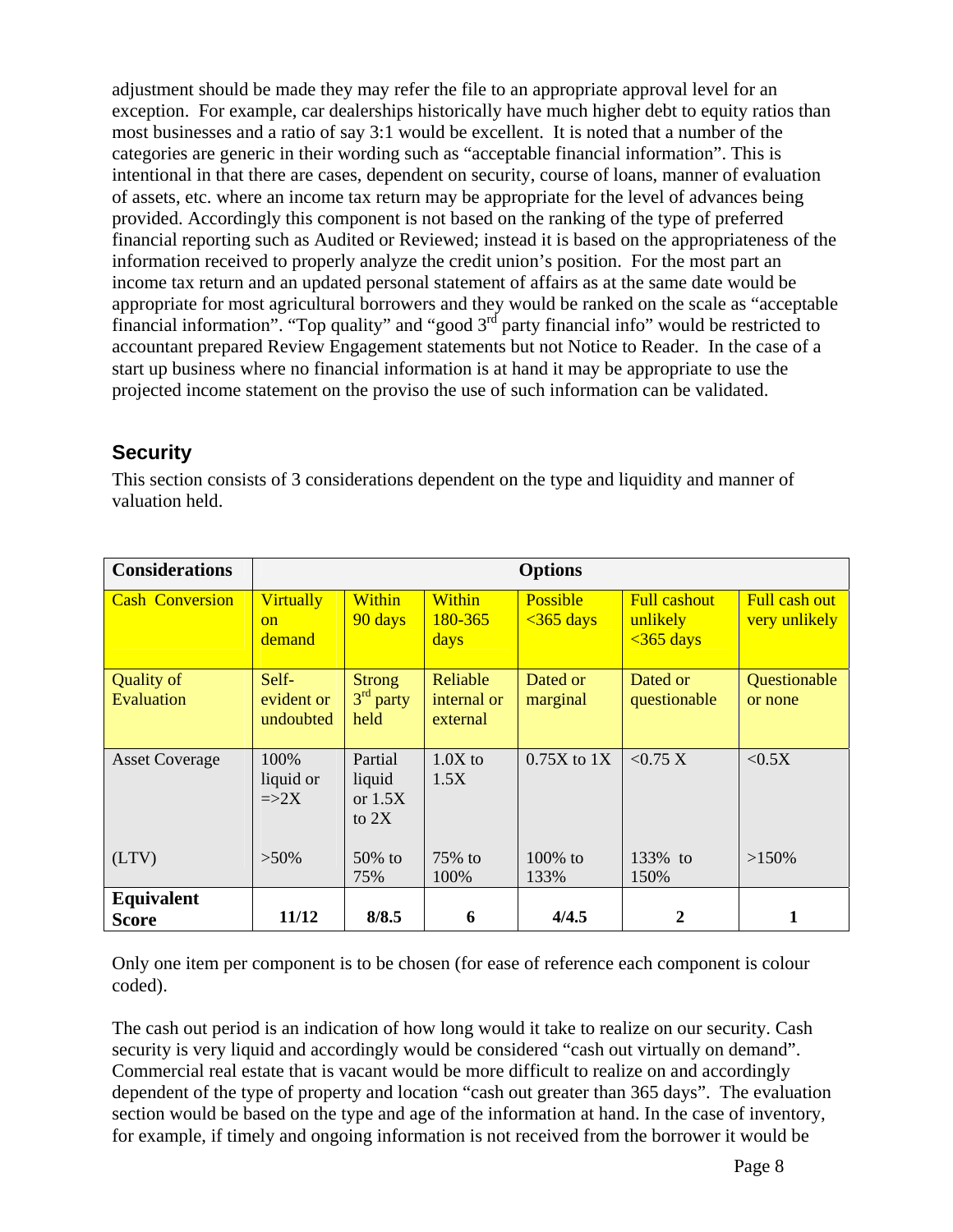deemed as "dated/ marginal" or even "dated/questionable evaluation". In the event we receive monthly or quarterly information is received in a timely manner from the borrower, inventory could be considered "reliable internal".

The fixed asset coverage determinant is based on the value of security pledged and not the net worth of the assets of the borrower.

### **Management**

This section consists of 5 considerations dependent on the skill sets of the management, information systems used, investment held by management and evidence of succession plans.

| <b>Considerations</b>                      | <b>Options</b>                  |                                                |                                               |                                               |                          |                                        |  |
|--------------------------------------------|---------------------------------|------------------------------------------------|-----------------------------------------------|-----------------------------------------------|--------------------------|----------------------------------------|--|
| <b>Skill and Tenure</b>                    | High skill<br>or long<br>tenure | Above<br>average<br>or<br>medium<br>tenure     | Average<br>skills or<br>short tenure          | <b>Marginal or</b><br>deteriorating<br>skills | Low skills or<br>neglect | Low skills or<br>abandonment           |  |
| Commitment                                 | High or<br>evident              | <b>Strong</b>                                  | Good                                          | Average or<br>reducing                        | Questionable<br>or weak  | None evident                           |  |
| Infrastructure<br>and Support              | Exceptional                     | <b>Strong</b>                                  | Appropriate                                   | Weak                                          | Poor                     | None                                   |  |
| Succession<br>Planning                     | Formal<br>written plan          | Logical<br>informal<br>plan                    | Plan<br>contemplated                          | Poor or<br>weak plan                          | Inadequate               | No plan in<br>place or<br>contemplated |  |
| Quality and<br>Frequency of<br>Information | High<br>quality<br>Current      | Good<br>quality<br>Regular<br>Annual<br>budget | Appropriate<br>quality<br>Annual<br>No budget | <b>Basic</b><br>Late<br>Incomplete            | Poor or none             | Not available<br>or unreliable         |  |
| Equivalent<br><b>Score</b>                 | 3.5                             | 2.25                                           | 1.25                                          | 0.8                                           | 0.5                      | 0.3                                    |  |

Only one item per component is to be chosen (for ease of reference each component is colour coded).

The tenure and skill level are dependent on various aspects. There may be accounts where the people have owned the business for many years yet they are not deemed to have good skill levels. In order to properly score the model in that situation, the box that indicates "marginal/ deteriorating skills" would be checked. Please note where there is a "/" both of the characteristics do not have to be present – one is sufficient to be included in that component.

Commitment refers to the level of investment or income derived from the business. A business where a person has little invested and is an absentee owner could well be deemed to "questionable/ weak commitment" or in the case where siblings/children are employed in the business, it could well be deemed to be "strong commitment. The components infrastructure, succession planning and business planning are all dependent on the type of business and the level of such required. An example would be a successful variety store owner with a history of profitability who has the spouse or sibling as a backup. Although there may be no formal